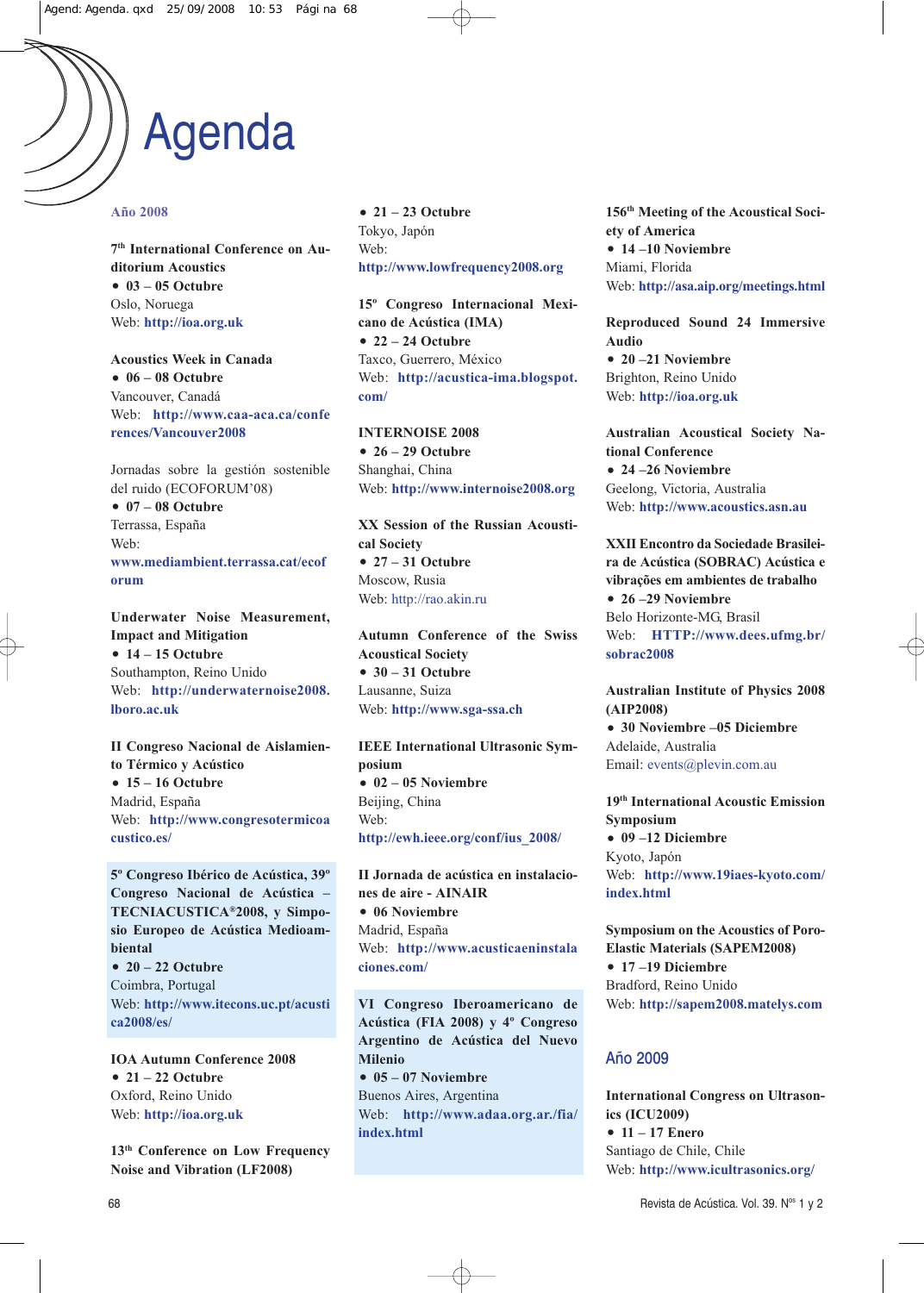# Agenda

**Piezo 2009 01 – 26 Marzo** Zakopane, Polonia Web: **http://www.piezoinstitute.com/ piezo2009/default.aspx**

**International Conference on Acoustics (AG/DAGA 2009) 23 – 04 Marzo** Rotterdam, Holanda Web: **http://www.nag-daga.nl**

**oise and Vibration: Emerging Methods (OVEM2009) 05 – 08 Abril** Oxford, Reino Unido Web: **http://www.isvr.soton.ac.uk/ NOVEM2009** 

**2nd International Conference on Shallow Water Acoustics 13 – 17 Abril** Shanghai, China Web: **http://www.apl.washington.edu**

**International Conference on Acoustics, Speech, and Signal Processing (ICASSP) 19 – 24 Abril** Taipei, Taiwan Web: **http://icassp09.com**

**157th Meeting of the Acoustical Society of America 18 – 22 Mayo** Portland, Oregon, Estados Unidos Web: **http://asa.aip.org/meetings. html**

**XXI Session of the Russian Acoustical Society 19 – 22 Mayo** Moscow, Rusia Web: **http://rao.akin.ru/main.htm**

**3rd International Conference on Wind Turbine Noise 17 – 19 Junio** Aalborg, Alemania Web: **http://www.windturbinenoise 2009.org**

**16th International Congress on Sound and Vibration (ICSV16) 05 – 09 Julio** Krakow, Polonia Web: **http://www.icsv16.org**

**INTERNOISE 2009 23 – 28 Agosto** Ottawa, Ont. Canada Web: **http://www.internoise2009. com**

**InterSpeech 2009 Conference 06 – 10 Septiembre** Brighton, Reino Unido Web: **http://www.interspeech2009.org**

**5th Animal Sonar Symposium 14 – 18 Septiembre** Kyoto, Japón Web: **http://cse.fra.affrc.go.jp/aka matsu/AnimalSonar.html**

**Autumn Meeting of the Acoustical Society of Japan 15 – 17 Septiembre** Koriyama, Japón Web: **http://www.asj.gr.jp/indexen.html**

**IEEE 2009 Ultrasonics Symposium 19 – 23 Septiembre** Rome, Italia E-mail: **pappalar@uniroma3.it**

TECNIACUSTICA<sup>®</sup>2009 – 40<sup>°</sup> Con**greso acional de Acústica – Encuentro Ibérico de Acústica – Simposio Iberoamericano sobre Acústica Ambiental y Edificación Acústicamente Sostenible 23 – 25 Septiembre** Cádiz, España Web: **http://www.sea-acustica.es**

**Euronoise 2009 26 – 28 Octubre** Edinburgh, Reino Unido Web: **http://www.euronoise2009.org. uk**

**158th Meeting of ASA 26 – 30 Octubre** San Antonio, Texas, Estados Unidos E-mail: **asa@aip.org**

### Año 2010

**International Conference on Acoustics, Speech, and Signal Processing (ICASSP) 19 – 24 Marzo** Dallas, TX, Estados Unidos Web: **http://icassp2010.org**

**INTERNOISE 2010 13 – 16 Junio** Lisboa, Portugal Web: **www.internoise2010.org**

**International Congress on Acoustics 2010 23 – 27 Agosto** Sydney, Australia Web: **http://www.ica2010sydney.org**

**Interspeech 2010 26 – 30 Septiembre** Makuhari, Japón Web: **http://www.interspeech2010.org**

**IEEE 2010 Ultrasonics Symposium 11 – 14 Octubre** San Diego, California, Estados Unidos E-mail: **b.potter@vectron.com**

## Año 2011

**Forum Acusticum 2011 27 Junio – 01 Julio** Aalborg, Dinamarca Web: **http://fa2011.org/**

**Interspeech 2011 27 – 31 Agosto** Florence, Italia Web: **http://www.interspeech2011.org**